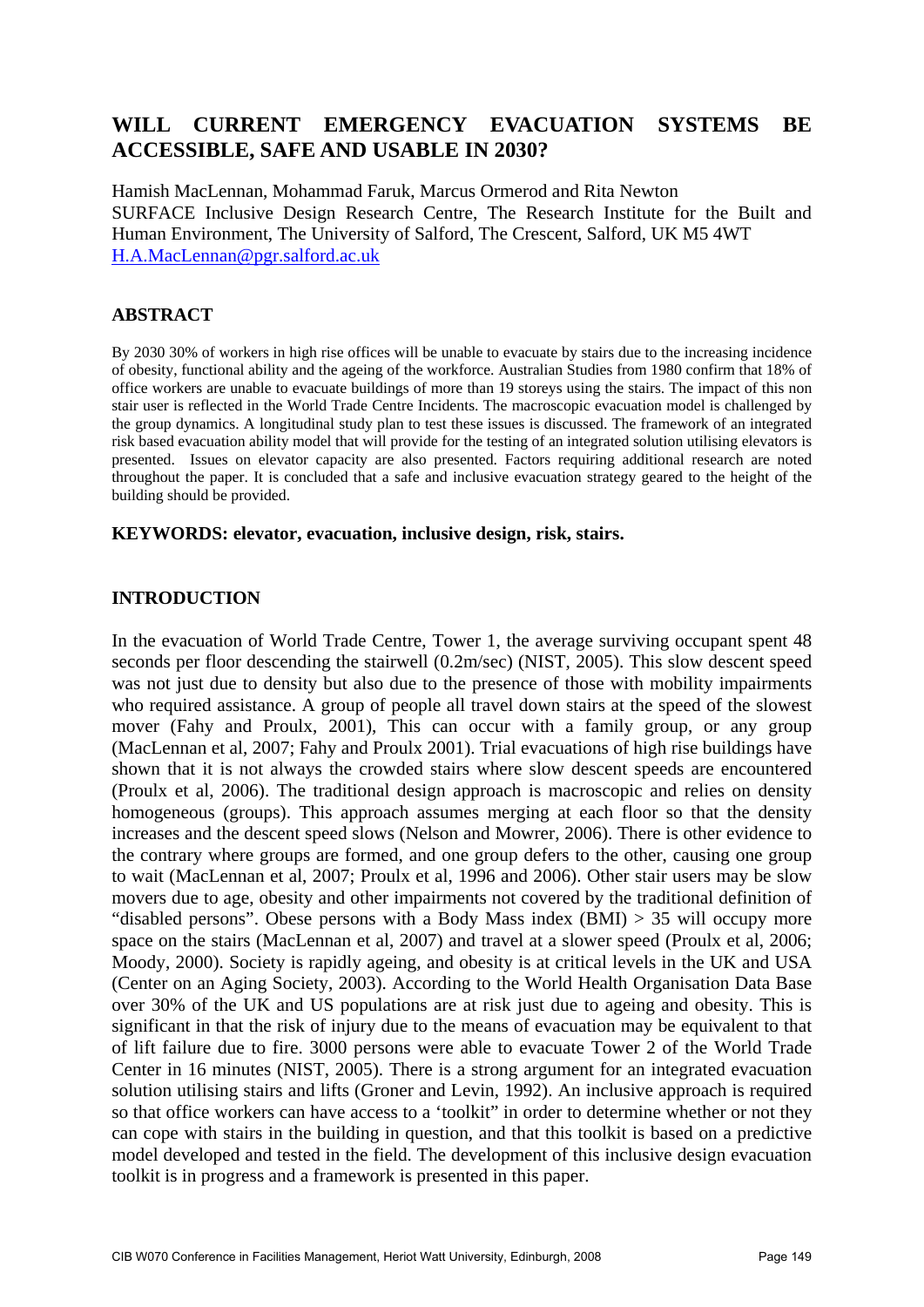### **IS DENSITY THE ISSUE?**

### **The Concept of the "Plug"**

The use of density models in the analysis of the evacuations of office buildings promote the merging of occupants at each floor. The macroscopic approach where stair users merge and the density increases thereby slowing the rate of descent (Fruin, 1985; Nelson and Mowrer, 2006) has been challenged by research (NIST, 2005; MacLennan et al, 2007; Proulx, 2006). where merging behaviour is replaced by deferment, group dynamics, and the functional ability which are all microscopic issues These behaviours require more investigation in the field. In fact the impact of group dynamics in terms of entry behaviour, or group dynamics combined with functional ability limitations, are supported by new microscopic evacuation models (Castle, 2007) and the results of field observations (MacLennan et al, 2007; Proulx et al, 1996 and 2006; Fahy and Proulx, 2001). Table 1 provides some examples.

There is also the spatial impact due to obesity and an increased body ellipse of  $0.44\text{m}^2$ derived by MacLennan et al (2007) from CT scan data (Geraghty and Boone, 2003) and arm anthropometric data (Ostchega et al, 2006). The slow moving group, group entry sequence and the obstruction created by the obese person creates a 'plug' in the evacuation stream which naturally increases the density of the following group (Fahy and Proulx, 2001) and slows the descent speed. The descent speed here is critical and can be directly related or derived from the physical characteristics of the stair user (Fahy and Proulx, 2001).

### **Evacuation Height and Limitations in Descent Ability**

Many of the stair users in the evacuation of the WTC Towers reported that they were totally unprepared for the physical challenge of the evacuation with many of them having to rest during descent (NIST, 2005). This brings into question the total distance that the stair users would be able to travel before needing to rest. A pedestrian study in Leeds showed that a significant percentage of the sample comprising older and mobility impaired pedestrians were not able to travel further than 135m without a rest (Leake et al, 1992). Translating this into a stair descent equivalent (Fujiyama, 2005) would impose a 15 storey limit on stair users with identical characteristics. An Australian study carried out in the 1980's which has now been incorporated into the writer's research plan (MacLennan et al, 2007) in the form of a longitudinal study showed that 10% of the sample spread across eight high rise office buildings would not be able to evacuate more than 19 storeys.

### **Further Work Required**

Further trial evacuations are proposed to complete this longitudinal study, from this data a multiple regression based model can be developed, based on functional ability and other physical characteristics to predict stair evacuation capability and limitations. This would provide the basis for the inclusive design evacuation toolkit, providing the office worker and facility manager with the necessary support for the use of elevators for evacuation, using a microscopic approach.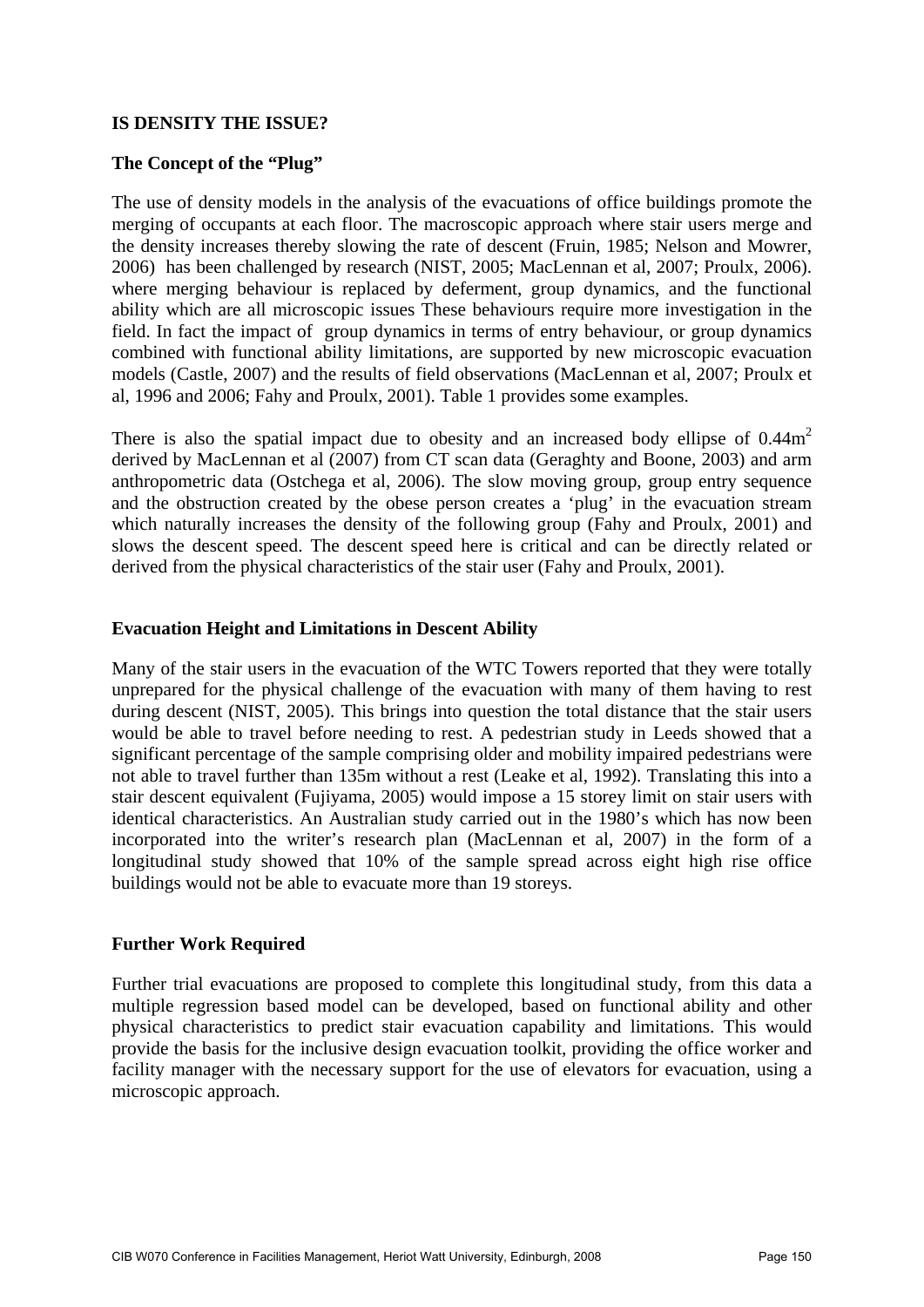Table 1. Speed and Density Comparisons

| Study                    | Stairwell                                  | Density<br>$p/m^2$               | Observed Mean Speed m/sec                                                                                                                    | Calculated Speed (s=1.08-<br>0.29d) m/sec (Proulx et al.<br>2006) |
|--------------------------|--------------------------------------------|----------------------------------|----------------------------------------------------------------------------------------------------------------------------------------------|-------------------------------------------------------------------|
| Proulx et al<br>2006     | E                                          | 1.6                              | $0.40$ (min $0.17$ ); substantial delay<br>due to obese persons and person<br>using a cane with two assisting.                               | 0.62                                                              |
| MacLennan<br>et al, 2007 | Manchester<br>Piccadilly<br><b>Station</b> | 2.2                              | 0.32 (family group of grandparents)<br>and two children with bags holding<br>up general flow)                                                | 0.44                                                              |
| NIST, 2005               | Not noted                                  | 3.1<br>(calculated<br>from flow) | 0.2 (large number of mobility<br>impaired stair users removed from<br>stairs to allow increase in flow rate<br>and people tiring or resting) | 0.25                                                              |

## **OCCUPANT CHARACTERIZATION – FUNCTIONAL ABILITY AND DESCENT CAPABILITY**

A snapshot of the UK population profile shows up those sections of the population whose functional ability will vary their circulation ability:

- Ageing and associated health disorders where approximately 10% of the population are over 65 years and that this will grow to 11.5% in 2025.(US Census Bureau, 2007)
- <sup>19.7%</sup> of the population are disabled people, of these 15.77% have impairments that would affect their functional ability to circulate.(DRC,2007)
- Approximately 29% of the population has a BMI > 30 and  $5\%$  > 40. (The Information Centre, 2006)

The above represents an overall population profile where 1 in every 5 persons could be at risk so that these need to be analyzed in more detail to assist with building occupant characterization (Boyce, 1999). The framework is shown in Table 2 (LTNZ 2004). This process of characterisation is in line with international guidelines (ABCB, 2005) and can also be coupled with stair environment and building characterisation. The stair environment is critical as current research still confirms the contribution of stair geometry, slippery surfaces and other factors to accidents (Scott, 2005). Table 2 provides the characterisation format together with examples of occupant characteristics. When this is viewed with a profile of the UK population it demonstrates that 1 in every 5 persons has some kind of characteristic that will impact on stair descent performance then stair capability should be viewed as an integral component of evacuation design and research. The references are also provided in Table 2.

Following on the work of Boyce et al (1999) on characterisation which highlighted information about a significant section of the population Fahy and Proulx (2001) proposed the basis of a data base format that could be used to formulate a critical stair descent rate. An evacuation simulation could be carried out using one of the accepted microscopic evacuation software packages (Castle, 2007) with different input evacuation scenarios. These scenarios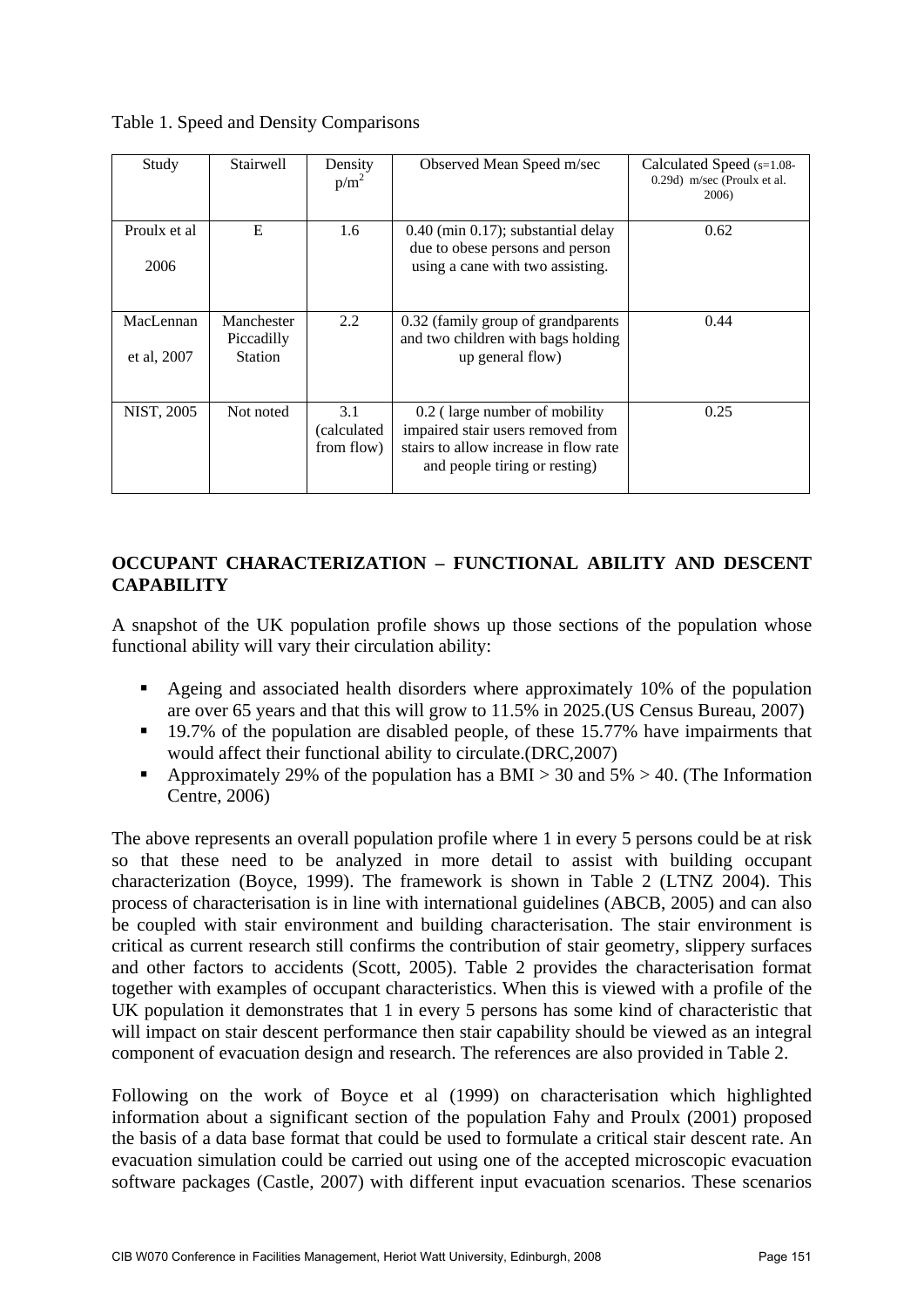could also be inclusively developed via a representative focus group. An example of the data base format is provided in Table 3. Table 3 also provides a cross section of the type of data that is available<sup>1</sup>. There is no doubt that these data have been gathered for over 20 years, but data relating to obesity<sup>3</sup>, age related disorders<sup>2</sup> and other impairments<sup>2</sup> especially relating to endurance (Leake et al, 1991) (MacLennan et al, 2007) require further research. This research forms part of the model outlined in Figure 1.

| <b>Characteristic or</b><br><b>Behaviour</b>                                                             | <b>Resulting in</b>                                                                                                                                                                          | <b>Impacting Upon</b>                                                                                                                                 | <b>Reference</b>                                                                                                                                          |
|----------------------------------------------------------------------------------------------------------|----------------------------------------------------------------------------------------------------------------------------------------------------------------------------------------------|-------------------------------------------------------------------------------------------------------------------------------------------------------|-----------------------------------------------------------------------------------------------------------------------------------------------------------|
| All age groups -<br><b>Group Dynamics</b><br>when a group of<br>friends form prior to<br>stair descent   | Talking between themselves<br>and become distracted and<br>linked with their associate                                                                                                       | Move as a group<br>occupying the same<br>space, reducing descent<br>speed and replacing<br>merging behaviour at<br>each floor with deference.         | Finnis and Walton,<br>2007; MacLennan et<br>al, 2007; (Via<br>questionnaire - part<br>of longitudinal<br>study)                                           |
| Obese – BMI $>$ 30<br>and waist to hip ratio<br>> 0.9                                                    | Greater amount of space<br>occupied and lack of<br>endurance/ stability due to<br>associated conditions such<br>as fatigue, breathlessness,<br>cardiac problems; Body<br>ellipse of $0.44m2$ | Reduces descent speed<br>and in stairs less than<br>1100mm between<br>handrails creates blockage<br>as well as total height that<br>can be evacuated. | Lahli-Koski, 2001;<br>Messler, 2007;<br>Geraghty and Boone,<br>2003; MacLennan et<br>al, 2007; Proulx et al,<br>2006; Center on an<br>Aging Society, 2003 |
| $BMI > 30$ where this<br>has been prevalent<br>for adult life $-$<br>manifesting in age<br>group $50+$ . | Possible knee osteoarthritis,<br>type 2 diabetes, foot<br>problems, hip disorders,<br>dementia, poor balance etc.                                                                            | Reduced endurance and<br>descent speed because of<br>perception of falling, pain<br>in knees/hips/feet.                                               | Moody, 2000                                                                                                                                               |
| Impaired Vision,<br>Mobility Impaired<br>measured by<br>increased ADL's.                                 | Require assistance in using<br>the stairs                                                                                                                                                    | Reduced stair descent<br>speed, holding up other<br>evacuees. Also reduces<br>total height that can be<br>evacuated.                                  | NIST, 2005; Proulx et<br>al, 2006; Fahy and<br>Proulx, 2001; Leake<br>et al, 1991;<br>(interpolated from<br>walking distance)                             |
| Older People 65+-<br>many conditions<br>exacerbated through<br>obesity.                                  | Balance, reduced strength,<br>and endurance and other<br>lower limb muscular<br>skeletal disorders.                                                                                          | Reduced stair descent<br>speed and vastly reduced<br>dynamic stability.                                                                               | Hamel et al, 2004;<br>Messler, 2007; Center<br>on an Aging Society,<br>2003                                                                               |

Table 2. Characterization Framework (LTNZ, 2004) (Boyce et al, 1999)

The research proposed will provide real world cross cultural data and comparisons from trial evacuations of high rise buildings between 15-30 storeys. The real world data will be further supported by selected controlled trials where more detailed measurements are required e.g. gait cycle and dynamic stability performance and begin to fill in the gaps as well as providing the basis of the proposed predictive model.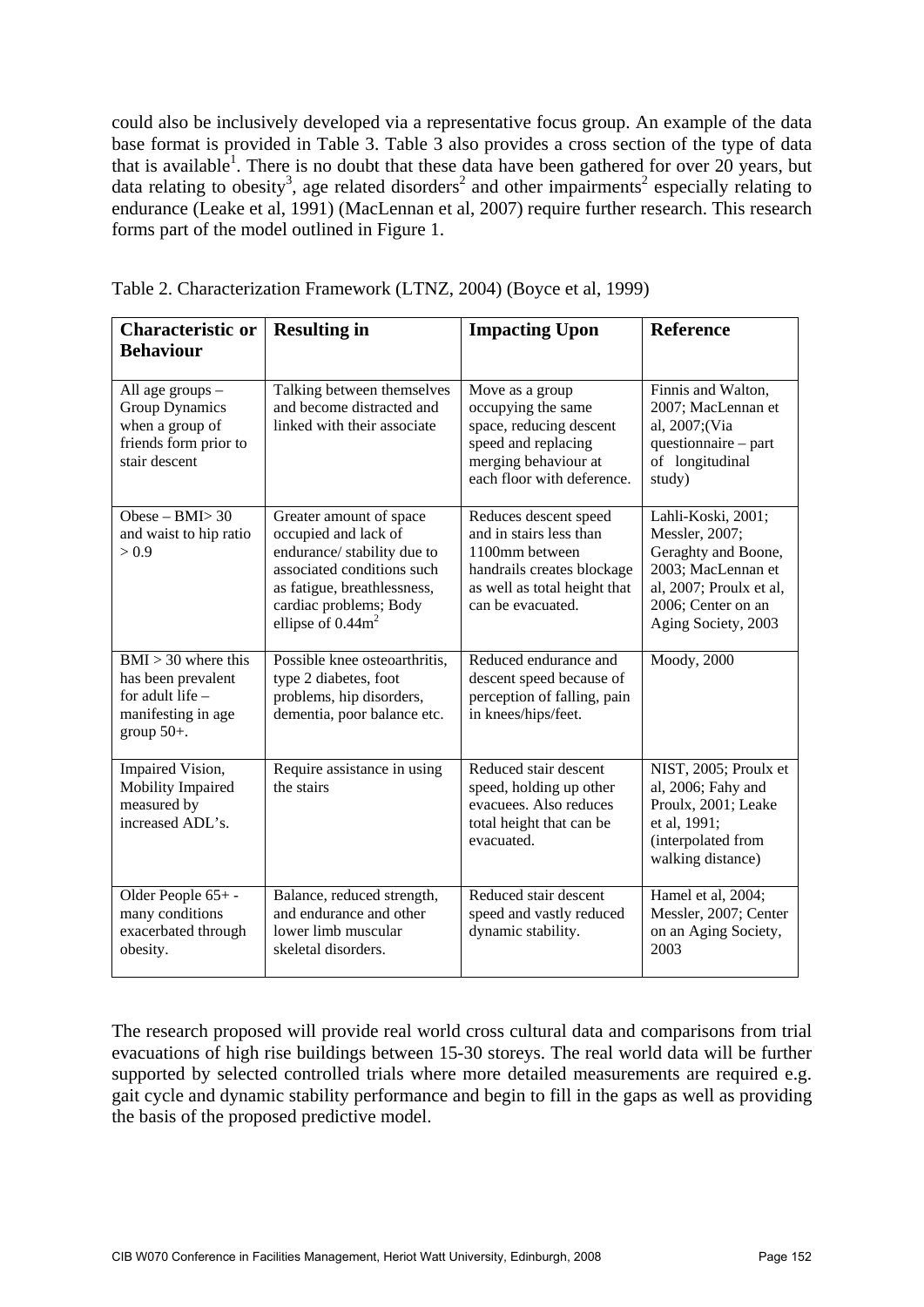| Occupant Characteristics                      | Min                                                                                                                                                                                                                           | 1 <sup>st</sup> Quartile | 3 <sup>rd</sup> Quartile | Max            | Mean           |
|-----------------------------------------------|-------------------------------------------------------------------------------------------------------------------------------------------------------------------------------------------------------------------------------|--------------------------|--------------------------|----------------|----------------|
| All impairments <sup>1</sup>                  | 0.10                                                                                                                                                                                                                          | 0.42                     | 0.7                      | 1.83           | 0.60           |
| Mobility impairment <sup>1</sup>              | 0.10                                                                                                                                                                                                                          | 0.42                     | 0.7                      | 1.22           | 0.58           |
| No $aid1$                                     | 0.28                                                                                                                                                                                                                          | 0.45                     | 0.94                     | 1.22           | 0.68           |
| Crutehes <sup>1</sup>                         | 0.42                                                                                                                                                                                                                          |                          |                          | 0.53           | 0.47           |
| Cane <sup>1</sup>                             | 0.18                                                                                                                                                                                                                          | 0.35                     | 0.7                      | 1.04           | 0.51           |
| Walking Frame <sup>1</sup>                    | 0.10                                                                                                                                                                                                                          | $\overline{a}$           |                          | 0.52           | 0.36           |
| Assisted mobility impairment <sup>1</sup>     | 0.42; 0.2 WTC                                                                                                                                                                                                                 | 0.52                     | 0.86                     | 1.05           | 0.69           |
| Vision impairment <sup>2</sup>                | 0.25                                                                                                                                                                                                                          |                          |                          | $\blacksquare$ | $\blacksquare$ |
| Older people <sup>2</sup>                     | 0.35                                                                                                                                                                                                                          | $\overline{a}$           |                          | 0.94           | 0.62           |
| $BMI > 30$ and Waist to Hip<br>ratio $>0.9^3$ | Instances of stair descent speeds as low as 0.2m/sec – references are varied<br>- lower muscular skeletal problems that cause pain will have an increased<br>affect e.g. knee osteoarthritis and feet problems – see Table 2. |                          |                          |                |                |



 $1 - 3$ See text in the paragraph immediately preceding Table 3.

### **THE RISK ASSESSMENT MODEL FRAMEWORK**

Much of the performance based evacuation design at present relies on an adaptation of the Density Model (Fruin, 1985). The research that underpinned this Model was carried out in the late 1960's. There is concern amongst the life safety professionals about the accuracy of the data being used in macroscopic evacuation models (Castle, 2007) especially in terms of the rapid increase in ageing, obesity and the significant numbers of people who were limited by their impairments to evacuate buildings via stairs (Groner and Levin, 1992). The microscopic approach to evacuation research reveals areas where there is a paucity of data. Further tests are therefore required in these areas and the results analysed and presented in the form of a predictive model to demonstrate which means of evacuation would most suitable for each building occupant (stairs or elevators) . This approach is supported by the findings of the World Trade Centre Incident Study (NIST, 2005) and other high rise evacuation research (Groner and in, 1992). A proposed framework for the model is shown in Figure 1.

The data gathered from the testing activities (numbered 2-4) will comprise field measurements and observations as well as estimates from expert and user opinion. The output from the predictive model in activity 5 needs to be integrated with the estimates from activity 4.The most appropriate simulation tool for the testing of these outputs is a risk based simulation tool such as Risk AMP <sup>®</sup> (Structured Data, 2007). This research is still in the early stages of development and will involve close liaison with risk data model developers. The ultimate aim of the model shown in Figure 1 is therefore to: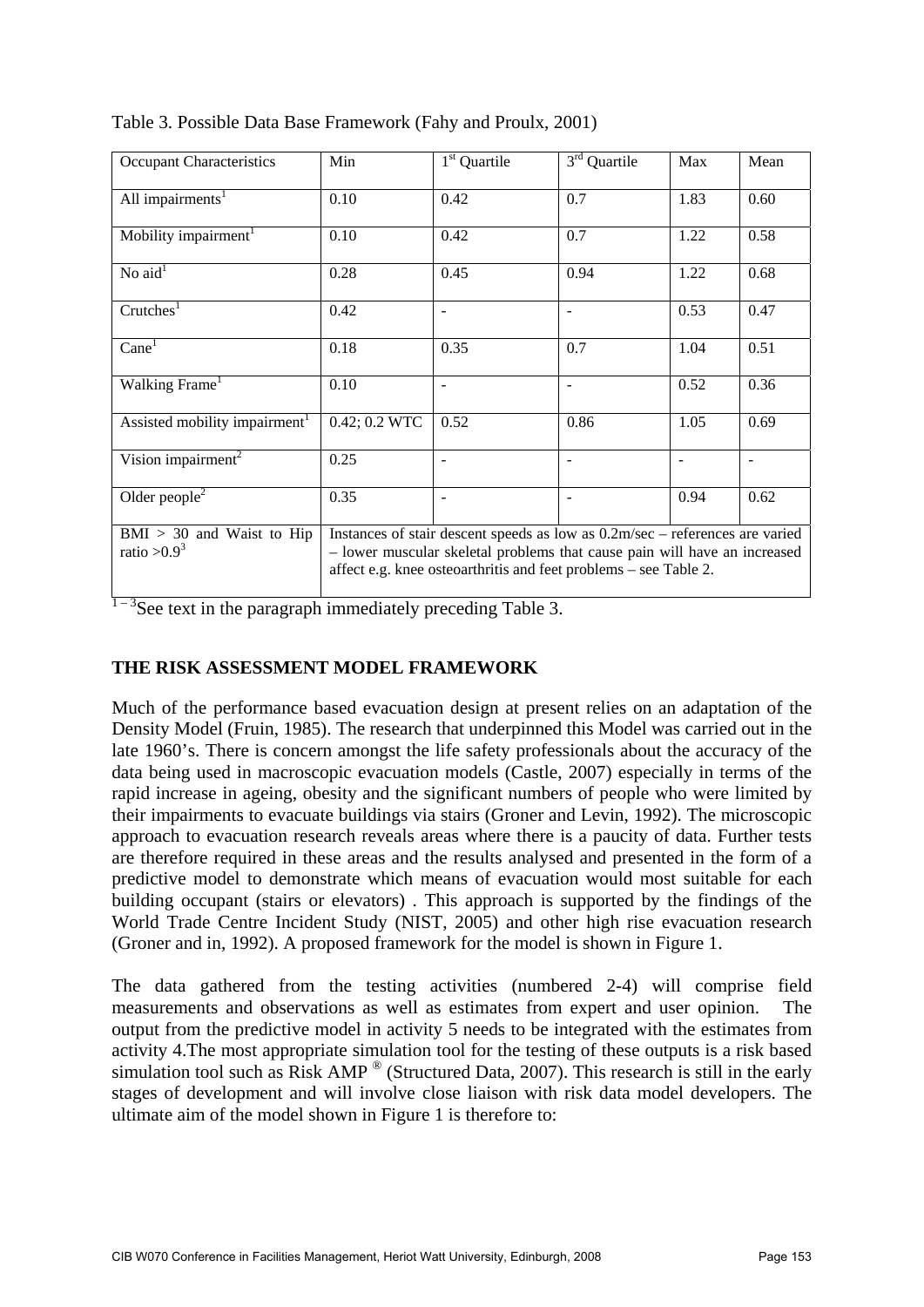- Gather the missing stair descent data and associated user characteristics / functional abilities from a series of 6 international trial evacuations (NZ, Australia, Dubai, Hong Kong, UK and USA.
- Further corroborate the real world results via controlled stair descent tests.
- Analyze the data and develop a predictive model that will test the hypothesis especially in terms of occupant endurance (safe evacuation height in terms of ability)
- Test the predictive model via expert and user derived scenarios and estimates (e.g. minimum, most likely and maximum evacuation times where possible) using an appropriate simulation tool such as RiskAMP® (Structured Data, 2007).



Figure 1. Risk Evaluation Model / Process

The model will be developed concurrently with gathering and analysis of data collected in each of the trial evacuations to be carried out in 2008, and presented in a series of journal papers. The Delphi and Focus Groups will be assembled at the same time.

### **THE NEED FOR AN INCLUSIVE INTEGRATED SOLUTION**

### **Lessons Learned**

Approximately 3000 building occupants were able to evacuate Tower 2 of the World Trade Centre during the 16 minutes prior to aircraft impact (NIST, 2005), which corresponds to a flow rate of 183.5 persons/minute, an extremely efficient outcome. Guidelines are already available for the use of elevators for emergency evacuations (Klemencic et al, 2004) that involve the use of staging areas. Such an approach may not be inclusive and has been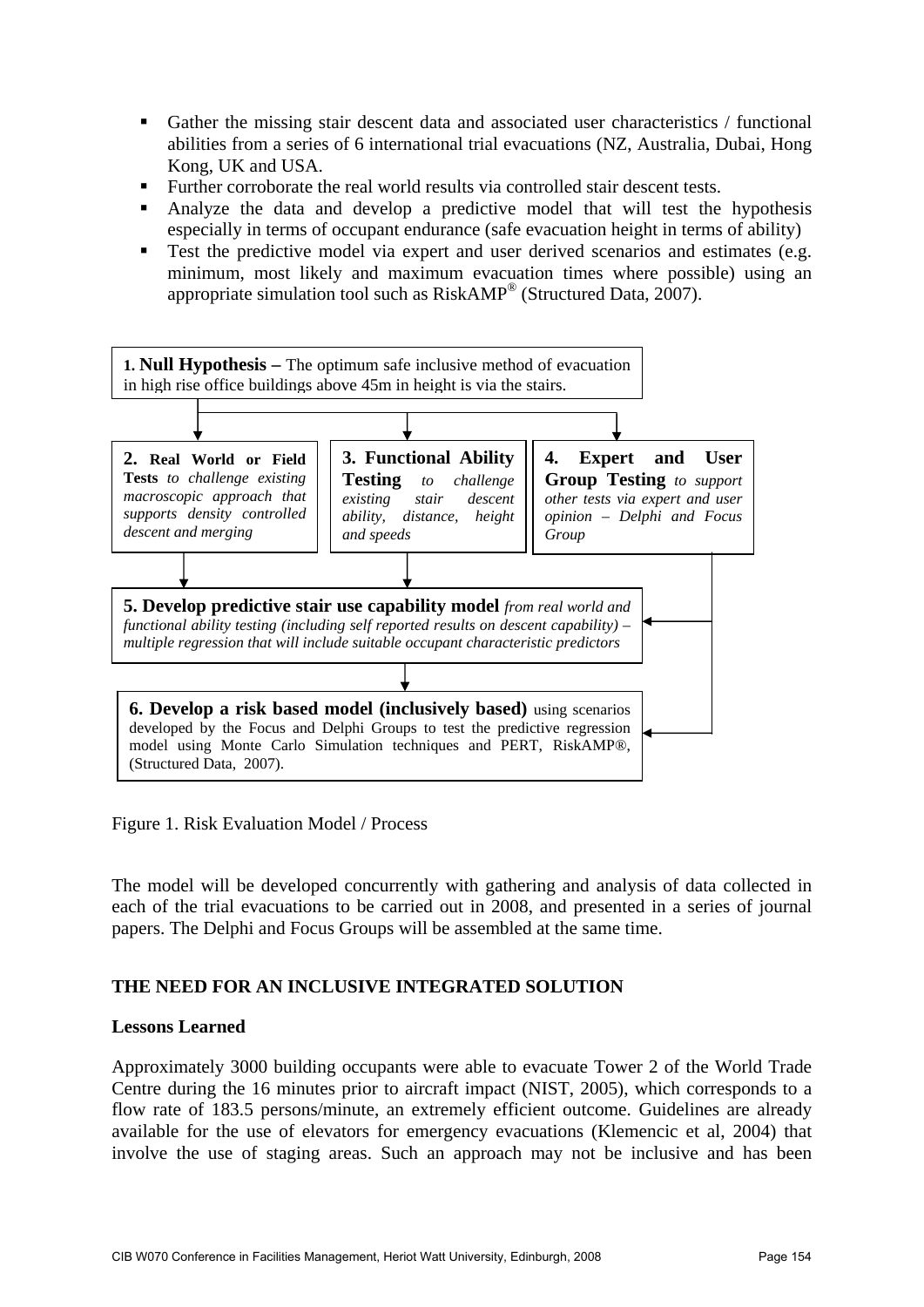challenged (Groner and Levin, 1992). The World Trade Centre Incident of September 11, 2001 shows the way forward as there is a need to develop a solution for the entire population.

### **Elevator Passenger Capacity Issues**

This paper does not address the design of the system components as these are highlighted in guidelines prepared for use in evacuation (Klemencic et al, 2004). There are issues of concern regarding elevator capacities and passenger loadings arising from this paper in terms of the characteristics of those occupants who would be at risk using the stairs.

### Table 4. Revised Passenger Elevator Service Capacities

| Normal Capacity (Kg.) | Normal Passenger Capacity | <b>Emergency Evacuation Passenger Capacity</b> |
|-----------------------|---------------------------|------------------------------------------------|
| 1600                  | $23*(17)$                 | 10+                                            |
| 1800                  | $27*(19)$                 | $+$                                            |

 + *Based on a mass of 115Kg (Geraghty and Boone, 2003) and a standing body ellipse of*  0.44m<sup>2</sup> (MacLennan, 2007) \* This number is based on a mean individual passenger mass of *68 Kg whilst the figure in parentheses represents an accepted standing body ellipse currently used in pedestrian system design (Rouphail et al, 1998).* 

## **THE INTEGRATED EVACUATION PLAN PROCESS AS INPUT FOR RISK ASSESSMENT**

It is envisaged that a comprehensive systems approach that links the lift system design and traffic analysis with a inclusively based user derived evacuation and access plan ( US Army Corps of Engineers, 1998) (MacLennan et al, 2007) (Groner and Levin 1992) would be used to derive the evacuation scenarios required for the proposed Monte Carlo Simulation (RiskAMP, 2006). The Focus/ Delphi Groups will formulate the scenario inputs following standard performance based design protocols set down in international fire and emergency engineering guidelines (ABCB, 2005).

### **CONCLUSION**

Comments by NIST (2005) in the Life Safety section of their report on the WTC Evacuation (NIST, 2005) that a number of persons had to be removed from the stairs as they were slowing up the evacuation, that elevators in Tower 2 were able to quickly evacuate a significant number of people and that these arguments had been presented since 1992 (Groner and Levin. 1992) demonstrate the need for the proposed predictive stair user capability model as presented in Figure 1

### **REFERENCES**

Australian Building Codes Board, 2005, *International Fire Engineering Guidelines*, Edition 2005, Australian Building Codes Board, Canberra.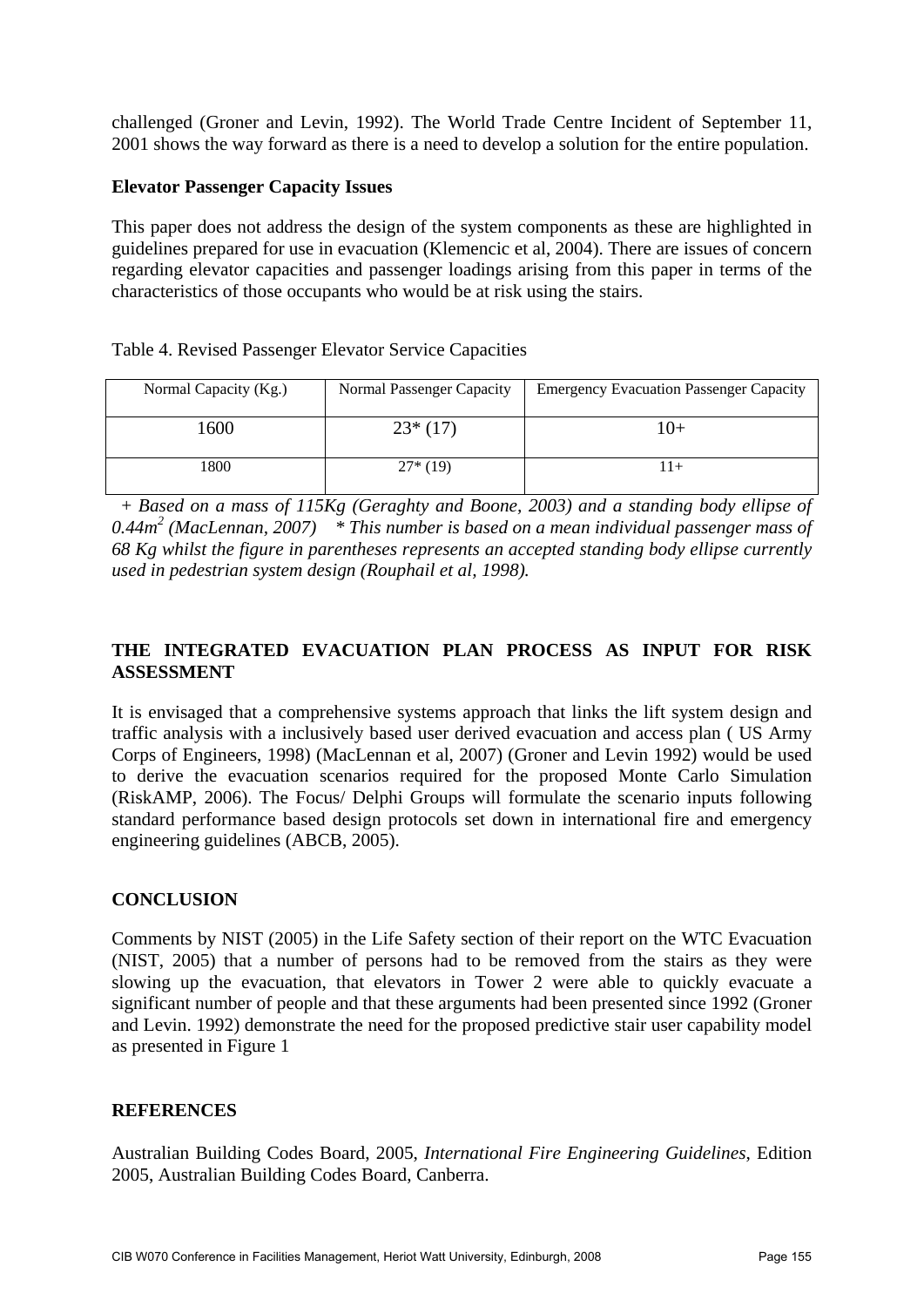Boyce K.E, Shields T..J. and Silcock G.W.H, 1999, "Toward the Characterization of Building Occupancies for Fire Safety Engineering: Prevalence, Type and Mobility of Disabled People", *Fire Technology,* Vol. 35, No.1. pp, 35-50.

Castle Christian J.E., 2007, *Guidelines for Assessing Pedestrian Evacuation Software*, Working Paper Series, Paper 115, University College London, March.2007.

Crowd Dynamics, 2007, "Graphic Levels of Service", [www.crowddynamics.com](http://www.crowddynamics.com/), site visited on  $6<sup>th</sup>$  December 2007.

Center on an Aging Society, 2003, *Obesity Among Older Americans*, Center on an Aging Society, Georgetown University, Data Profile No. 10, July 2003.

Disability Rights Commission, 2007, *Disability Briefing*, Disability Rights Commission, May, 2007,

Fahy R.F. and Proulx G, 2001, *Toward creating a database on delay times to start evacuation and walking speeds for use in evacuation modeling*, National Research Council Canada, NRCC 44758, NRC-CNRC.

Finnis K.K. and Walton D., 2007, "*Field Observations of factors influencing pedestrian*  walking speeds", in 2<sup>nd</sup> International Conference Proceedings on Sustainability Engineering and Science, Auckland, February 2007, Paper 19, pp. 1-13.

Fruin John J, 1987, *Pedestrian Planning and Design*, Revised Edition, Elevator World Inc., Mobile, Alabama.

Fujiyama, T. and Tyler N, 2005, *Pedestrian Speeds on Stairs; An Initial Step for a Simulation Model*, Working Paper, University College of London.

Geraghty Estelle M. and Boone J, 2003, "Determination of Height, Weight, Body Mass Index and Body Surface Area with a Single Abdominal CT Image", *Radiology*, September 2003, pp. 857-863.

Groner N.E. and Levin B.M., 1992, "*Human Factors Considerations in the Potential for Using Elevators in Building Emergency Evacuation Plans*", National Institute of Standards and Technology, NIST-GCR-92-615, Gaithersburg.

Hamel K.A. and Cavanagh PR, 2004, Stair Performance in People Aged 75 and Older, *Journal of the American Geriatric Society (JAGS)*, 52, 563-567.

Land Transport NZ/ Opus Consultants, 2004, *Pedestrian Network Planning and Facility Design Guide*, Land Transport New Zealand.

Lahli-Koski M., 2001, "*Body Mass Index and Obesity Among Adults in Finland; Trends and Determinants",* Academic Dissertation in Publication A12/2001, National Public Health Institute, Helsinki, Finland, pp 56-80.